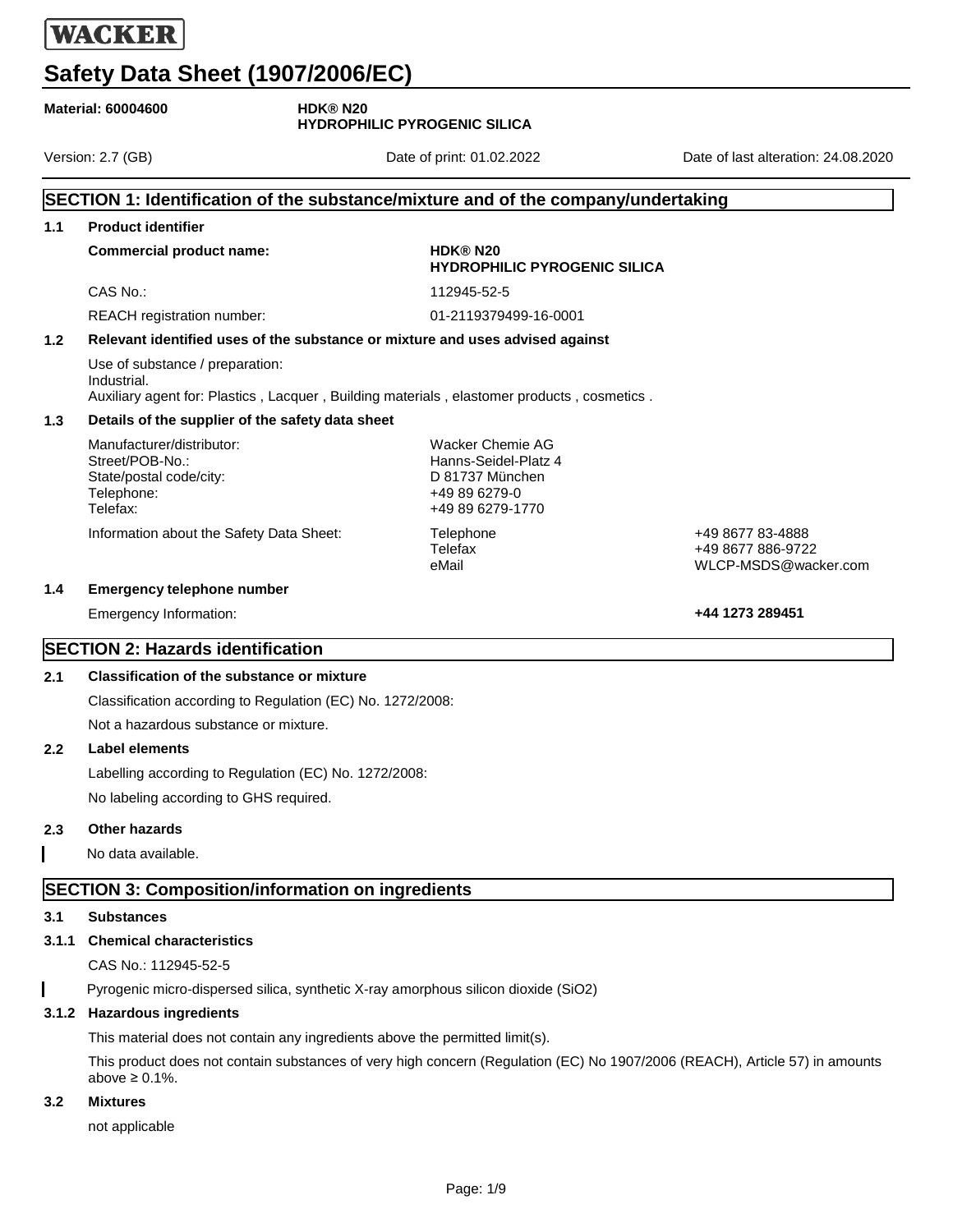# **Safety Data Sheet (1907/2006/EC)**

|                   | <b>Material: 60004600</b>                                     | <b>HDK®N20</b><br><b>HYDROPHILIC PYROGENIC SILICA</b>                                                                                                                                                                                                                                                                                                                                  |                                     |
|-------------------|---------------------------------------------------------------|----------------------------------------------------------------------------------------------------------------------------------------------------------------------------------------------------------------------------------------------------------------------------------------------------------------------------------------------------------------------------------------|-------------------------------------|
| Version: 2.7 (GB) |                                                               | Date of print: 01.02.2022                                                                                                                                                                                                                                                                                                                                                              | Date of last alteration: 24.08.2020 |
|                   | <b>SECTION 4: First aid measures</b>                          |                                                                                                                                                                                                                                                                                                                                                                                        |                                     |
| 4.1               | Description of first aid measures                             |                                                                                                                                                                                                                                                                                                                                                                                        |                                     |
|                   | <b>General information:</b>                                   | In case of accident or if you feel unwell seek medical advice (show label or SDS where possible).                                                                                                                                                                                                                                                                                      |                                     |
|                   | After contact with the eyes:                                  | Rinse immediately with plenty of water. Seek medical advice in case of continuous irritation.                                                                                                                                                                                                                                                                                          |                                     |
|                   | After contact with the skin:<br>label or SDS where possible). | Wash with plenty of water or water and soap. In the event of a visible skin change or other complaints, seek medical advice (show                                                                                                                                                                                                                                                      |                                     |
|                   | <b>After inhalation:</b><br>Provide fresh air.                |                                                                                                                                                                                                                                                                                                                                                                                        |                                     |
|                   | After swallowing:                                             | Give several small portions of water to drink. Do not induce vomiting.                                                                                                                                                                                                                                                                                                                 |                                     |
| 4.2               |                                                               | Most important symptoms and effects, both acute and delayed                                                                                                                                                                                                                                                                                                                            |                                     |
|                   |                                                               | Any relevant information can be found in other parts of this section.                                                                                                                                                                                                                                                                                                                  |                                     |
| 4.3               |                                                               | Indication of any immediate medical attention and special treatment needed                                                                                                                                                                                                                                                                                                             |                                     |
|                   |                                                               | Further toxicology information in section 11 must be observed.                                                                                                                                                                                                                                                                                                                         |                                     |
|                   | <b>SECTION 5: Firefighting measures</b>                       |                                                                                                                                                                                                                                                                                                                                                                                        |                                     |
| 5.1               | <b>Extinguishing media</b>                                    |                                                                                                                                                                                                                                                                                                                                                                                        |                                     |
|                   | Suitable extinguishing media:<br>not applicable               |                                                                                                                                                                                                                                                                                                                                                                                        |                                     |
|                   | not applicable                                                | Extinguishing media which must not be used for safety reasons:                                                                                                                                                                                                                                                                                                                         |                                     |
| 5.2               |                                                               | Special hazards arising from the substance or mixture                                                                                                                                                                                                                                                                                                                                  |                                     |
|                   | products: toxic and very toxic fumes.                         | Ambient fire may lead to hazardous fumes. Exposure to combustion products may be a health hazard! Hazardous combustion                                                                                                                                                                                                                                                                 |                                     |
| 5.3               | <b>Advice for firefighters</b>                                |                                                                                                                                                                                                                                                                                                                                                                                        |                                     |
|                   | Special protective equipment for fire fighting:               | Use respiratory protection independent of recirculated air. Keep unprotected persons away.                                                                                                                                                                                                                                                                                             |                                     |
|                   | <b>General information:</b>                                   | Product does not burn. Use extinguishing measures appropriate to the source of the fire.                                                                                                                                                                                                                                                                                               |                                     |
|                   | <b>SECTION 6: Accidental release measures</b>                 |                                                                                                                                                                                                                                                                                                                                                                                        |                                     |
| 6.1               |                                                               | Personal precautions, protective equipment and emergency procedures                                                                                                                                                                                                                                                                                                                    |                                     |
|                   | not breathe dust. Avoid contact with eyes and skin.           | Secure the area. Wear personal protection equipment (see section 8). Keep unprotected persons away. Avoid dust formation. Do                                                                                                                                                                                                                                                           |                                     |
| 6.2               | <b>Environmental precautions</b>                              |                                                                                                                                                                                                                                                                                                                                                                                        |                                     |
|                   |                                                               | Prevent material from entering surface waters, drains or sewers and soil. Close leak if possible without risk. Cover any spilled<br>material in accordance with regulations to prevent dispersal by wind. Retain contaminated water/extinguishing water. Dispose of<br>in prescribed marked containers. Inform authorities if substance leaks into surface waters, sewerage or ground. |                                     |
| 6.3               |                                                               | Methods and material for containment and cleaning up                                                                                                                                                                                                                                                                                                                                   |                                     |
|                   |                                                               | Damp down dust and fill into containers. Avoid dust formation.                                                                                                                                                                                                                                                                                                                         |                                     |
| 6.4               | <b>Reference to other sections</b>                            |                                                                                                                                                                                                                                                                                                                                                                                        |                                     |

Relevant information in other sections has to be considered. This applies in particular for information given on personal protective equipment (section 8) and on disposal (section 13).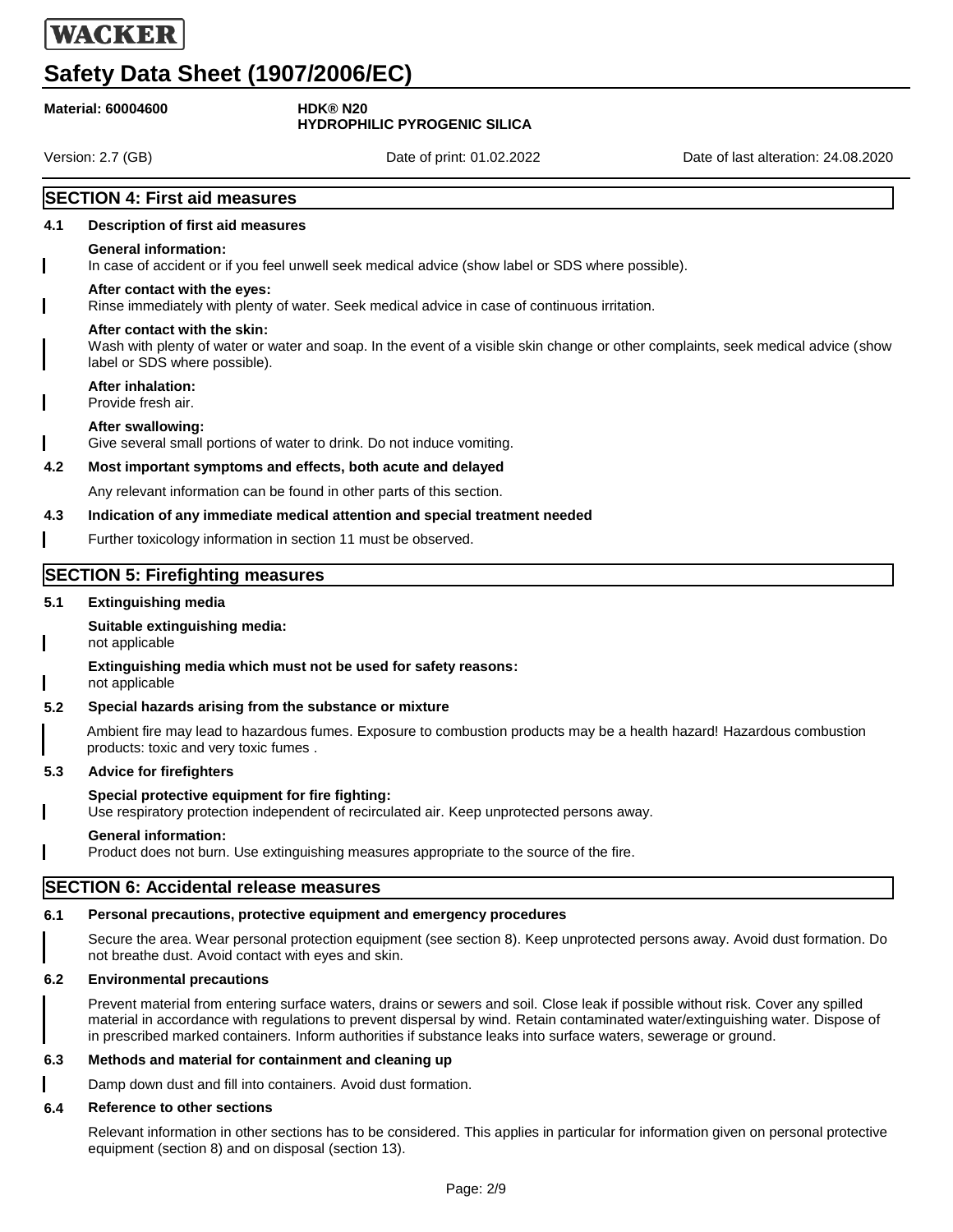# **Safety Data Sheet (1907/2006/EC)**

**Material: 60004600 HDK® N20**

# **HYDROPHILIC PYROGENIC SILICA**

Version: 2.7 (GB) Date of print: 01.02.2022 Date of last alteration: 24.08.2020

### **SECTION 7: Handling and storage**

### **7.1 Precautions for safe handling**

### **Precautions for safe handling:**

Avoid dust formation. Observe information in section 8.

### **Precautions against fire and explosion:**

Electrostatic discharge possible during transport and processing. Take precautionary measures against electrostatic charging. Ensure all parts of equipment are well earthed. Use inert gas when working with combustible and explosive liquids. Avoid dust deposit, remove dust regularly.

### **7.2 Conditions for safe storage, including any incompatibilities**

### **Conditions for storage rooms and vessels:**

Observe local/state/federal regulations.

### **Advice for storage of incompatible materials:**

Observe local/state/federal regulations.

### **Further information for storage:**

Keep container dry and tightly closed.

### **7.3 Specific end use(s)**

No data available.

### **SECTION 8: Exposure controls/personal protection**

### **8.1 Control parameters**

### **Maximum airborne concentrations at the workplace:**

| CAS No.   | Substance         | mq/m <sup>3</sup><br>Tvpe | ppm | Dust fract. | Fibre/m <sup>3</sup> |
|-----------|-------------------|---------------------------|-----|-------------|----------------------|
| 7631-86-9 | Silica, amorphous | GB2,4<br>TLV              |     | Respirable  |                      |
|           |                   |                           |     | dust/mist   |                      |
| 7631-86-9 | Silica, amorphous | TLV_GB6,0                 |     | Inhalable   |                      |
|           |                   |                           |     | dust/mist   |                      |

- Re Silica, amorphous: The exposure limits given for CAS-No. 7631-86-9 cover all types of synthetic amorphous silica.

### **Derived No-Effect Level (DNEL):**

| Silica, amorphous                        |                                                                                                 |  |
|------------------------------------------|-------------------------------------------------------------------------------------------------|--|
| Area of use:                             | Value:                                                                                          |  |
| Worker; by inhalation; local (long term) | $4 \text{ ma/m}^3$<br>The given value corresponds to the German occupational<br>exposure limit. |  |

### **Predicted No Effect Concentration (PNEC):**

| Silica, amorphous   |                  |  |
|---------------------|------------------|--|
| Area of use:        | Value:           |  |
| Secondary poisoning | 60000 mg/kg food |  |
|                     | NOEC value       |  |

### **8.2 Exposure controls**

### **8.2.1 Exposure in the work place limited and controlled**

### **General protection and hygiene measures:**

Observe standard industrial hygiene practices for the handling of chemical substances. Do not breathe dust. Avoid contact with eyes and skin. Application of skin cream recommended to ensure optimum protection of skin. Do not eat, drink or smoke when handling.

### **Personal protection equipment:**

### **Respiratory protection**

Respirator must be worn if exposed to dust.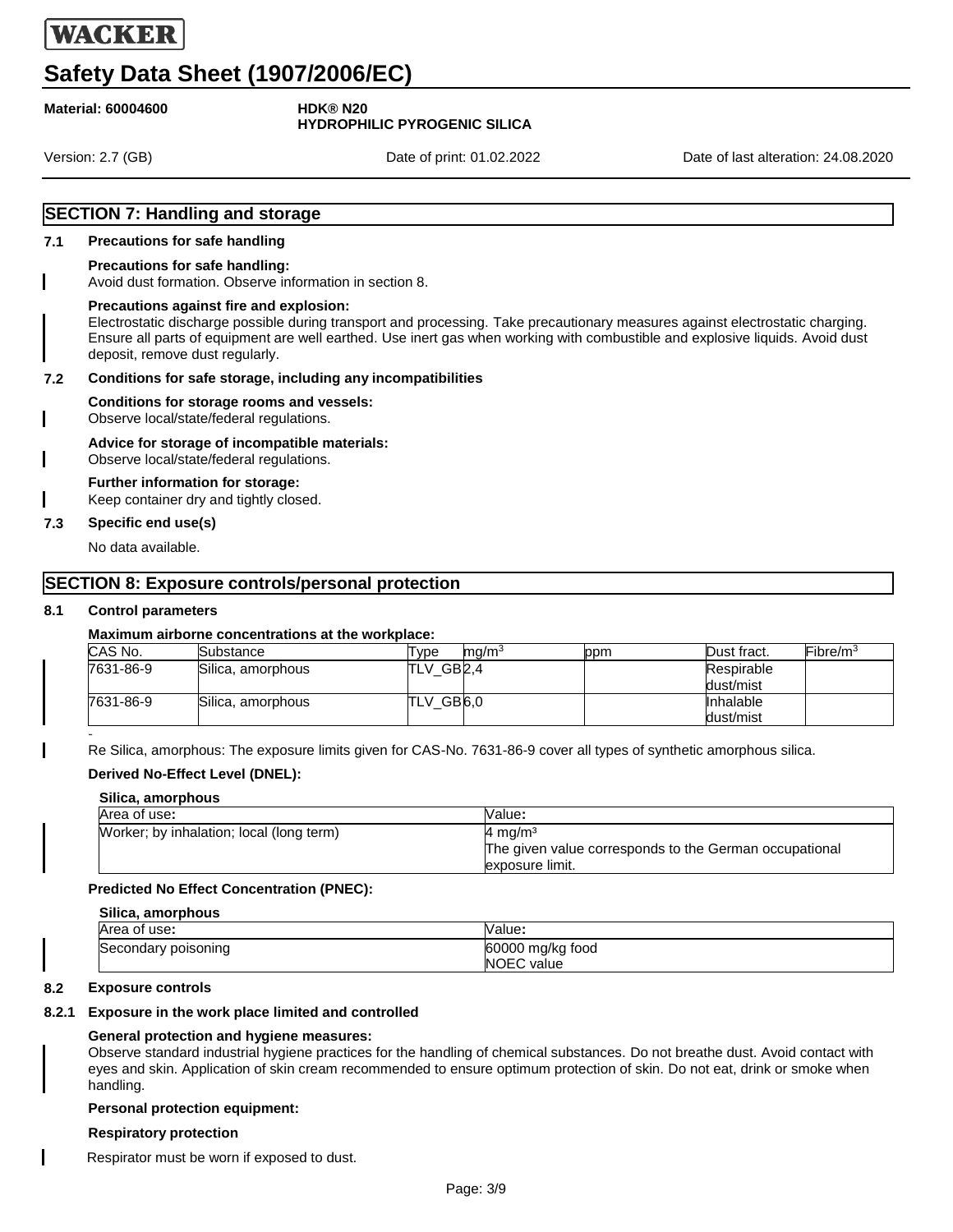**Melting point/freezing point**

**Flash point**

 $\overline{\phantom{a}}$ 

I

I  $\overline{\phantom{a}}$ 

**Evaporation rate**

**Initial boiling point and boiling range**

**Upper/lower flammability or explosive limits**

Melting point / melting range ................................: 1700 °C at 1013 hPa

Boiling point / boiling range ..................................: not applicable

Flash point............................................................: not applicable

Lower explosion limit (LEL) ..................................: not applicable Upper explosion limit (UEL)..................................: not applicable

Evaporation rate...................................................: no data available

|       | <b>Safety Data Sheet (1907/2006/EC)</b>                                                                                                    |                |                                                                                                                                                                                                                         |                                                                                                                                                                                                                                                                                                                                                                                                          |
|-------|--------------------------------------------------------------------------------------------------------------------------------------------|----------------|-------------------------------------------------------------------------------------------------------------------------------------------------------------------------------------------------------------------------|----------------------------------------------------------------------------------------------------------------------------------------------------------------------------------------------------------------------------------------------------------------------------------------------------------------------------------------------------------------------------------------------------------|
|       | <b>Material: 60004600</b>                                                                                                                  | <b>HDK®N20</b> | <b>HYDROPHILIC PYROGENIC SILICA</b>                                                                                                                                                                                     |                                                                                                                                                                                                                                                                                                                                                                                                          |
|       | Version: 2.7 (GB)                                                                                                                          |                | Date of print: 01.02.2022                                                                                                                                                                                               | Date of last alteration: 24.08.2020                                                                                                                                                                                                                                                                                                                                                                      |
|       | be used.                                                                                                                                   |                |                                                                                                                                                                                                                         | If inhalative exposure above the occupational exposure limit cannot be excluded, adequate respiratory protection equipment must                                                                                                                                                                                                                                                                          |
|       |                                                                                                                                            |                | Suitable respiratory equipment: Filtering half-face mask, according to acknowledged standards such as EN 149.<br>Recommended Filter type: FFP1 or equivalent filter, according to acknowledged standards such as EN 149 |                                                                                                                                                                                                                                                                                                                                                                                                          |
|       |                                                                                                                                            |                | Observe the equipment manufacturer's information and wear time limits for respirators.                                                                                                                                  |                                                                                                                                                                                                                                                                                                                                                                                                          |
|       | Eye protection                                                                                                                             |                |                                                                                                                                                                                                                         |                                                                                                                                                                                                                                                                                                                                                                                                          |
|       |                                                                                                                                            |                | Recommendation: protective goggles . In case of dust formation: tight fitting protective goggles .                                                                                                                      |                                                                                                                                                                                                                                                                                                                                                                                                          |
|       | <b>Hand protection</b>                                                                                                                     |                |                                                                                                                                                                                                                         |                                                                                                                                                                                                                                                                                                                                                                                                          |
|       | Use of protective gloves is recommended when handling the material.                                                                        |                |                                                                                                                                                                                                                         |                                                                                                                                                                                                                                                                                                                                                                                                          |
|       |                                                                                                                                            |                |                                                                                                                                                                                                                         |                                                                                                                                                                                                                                                                                                                                                                                                          |
|       | Recommended glove types: Rubber gloves<br>thickness of the material: > 1 mm<br>Breakthrough time: > 480 min                                |                |                                                                                                                                                                                                                         |                                                                                                                                                                                                                                                                                                                                                                                                          |
|       | Recommended glove types: Protective gloves made of nitrile rubber<br>thickness of the material: $> 0.1$ mm<br>Breakthrough time: > 480 min |                |                                                                                                                                                                                                                         |                                                                                                                                                                                                                                                                                                                                                                                                          |
|       |                                                                                                                                            |                | glove in daily use may have a service life that is considerably shorter than the measured break through time.                                                                                                           | Please observe the instructions regarding permeability and breakthrough time which are provided by the supplier of the gloves.<br>Also take into consideration the specific local conditions under which the product is used, such as the danger of cuts, abrasion,<br>and the contact time. Note that, due to the numerous external influences (such as temperature), a chemically resistant protective |
|       | <b>Skin protection</b>                                                                                                                     |                |                                                                                                                                                                                                                         |                                                                                                                                                                                                                                                                                                                                                                                                          |
|       | antistatic working shoes.                                                                                                                  |                |                                                                                                                                                                                                                         |                                                                                                                                                                                                                                                                                                                                                                                                          |
| 8.2.2 | Exposure to the environment limited and controlled                                                                                         |                |                                                                                                                                                                                                                         |                                                                                                                                                                                                                                                                                                                                                                                                          |
|       |                                                                                                                                            |                |                                                                                                                                                                                                                         | Prevent material from entering surface waters, drains or sewers and soil. Can be removed mechanically from waste water.                                                                                                                                                                                                                                                                                  |
| 8.3   | Further information for system design and engineering measures                                                                             |                |                                                                                                                                                                                                                         |                                                                                                                                                                                                                                                                                                                                                                                                          |
|       |                                                                                                                                            |                |                                                                                                                                                                                                                         |                                                                                                                                                                                                                                                                                                                                                                                                          |
|       | Observe information in section 7. Observe national regulatory requirements.                                                                |                |                                                                                                                                                                                                                         |                                                                                                                                                                                                                                                                                                                                                                                                          |
|       | <b>SECTION 9: Physical and chemical properties</b>                                                                                         |                |                                                                                                                                                                                                                         |                                                                                                                                                                                                                                                                                                                                                                                                          |
| 9.1   | Information on basic physical and chemical properties                                                                                      |                |                                                                                                                                                                                                                         |                                                                                                                                                                                                                                                                                                                                                                                                          |
|       | <b>Property:</b>                                                                                                                           |                | Value:                                                                                                                                                                                                                  | Method:                                                                                                                                                                                                                                                                                                                                                                                                  |
|       | Appearance                                                                                                                                 |                |                                                                                                                                                                                                                         |                                                                                                                                                                                                                                                                                                                                                                                                          |
|       |                                                                                                                                            |                |                                                                                                                                                                                                                         |                                                                                                                                                                                                                                                                                                                                                                                                          |
|       |                                                                                                                                            |                |                                                                                                                                                                                                                         |                                                                                                                                                                                                                                                                                                                                                                                                          |
|       |                                                                                                                                            |                |                                                                                                                                                                                                                         |                                                                                                                                                                                                                                                                                                                                                                                                          |
|       | <b>Odour</b>                                                                                                                               |                |                                                                                                                                                                                                                         |                                                                                                                                                                                                                                                                                                                                                                                                          |
|       |                                                                                                                                            |                |                                                                                                                                                                                                                         |                                                                                                                                                                                                                                                                                                                                                                                                          |
|       | <b>Odour limit</b>                                                                                                                         |                |                                                                                                                                                                                                                         |                                                                                                                                                                                                                                                                                                                                                                                                          |
|       | pH-Value                                                                                                                                   |                |                                                                                                                                                                                                                         |                                                                                                                                                                                                                                                                                                                                                                                                          |
|       |                                                                                                                                            |                |                                                                                                                                                                                                                         | (DIN EN ISO 787-<br>9)                                                                                                                                                                                                                                                                                                                                                                                   |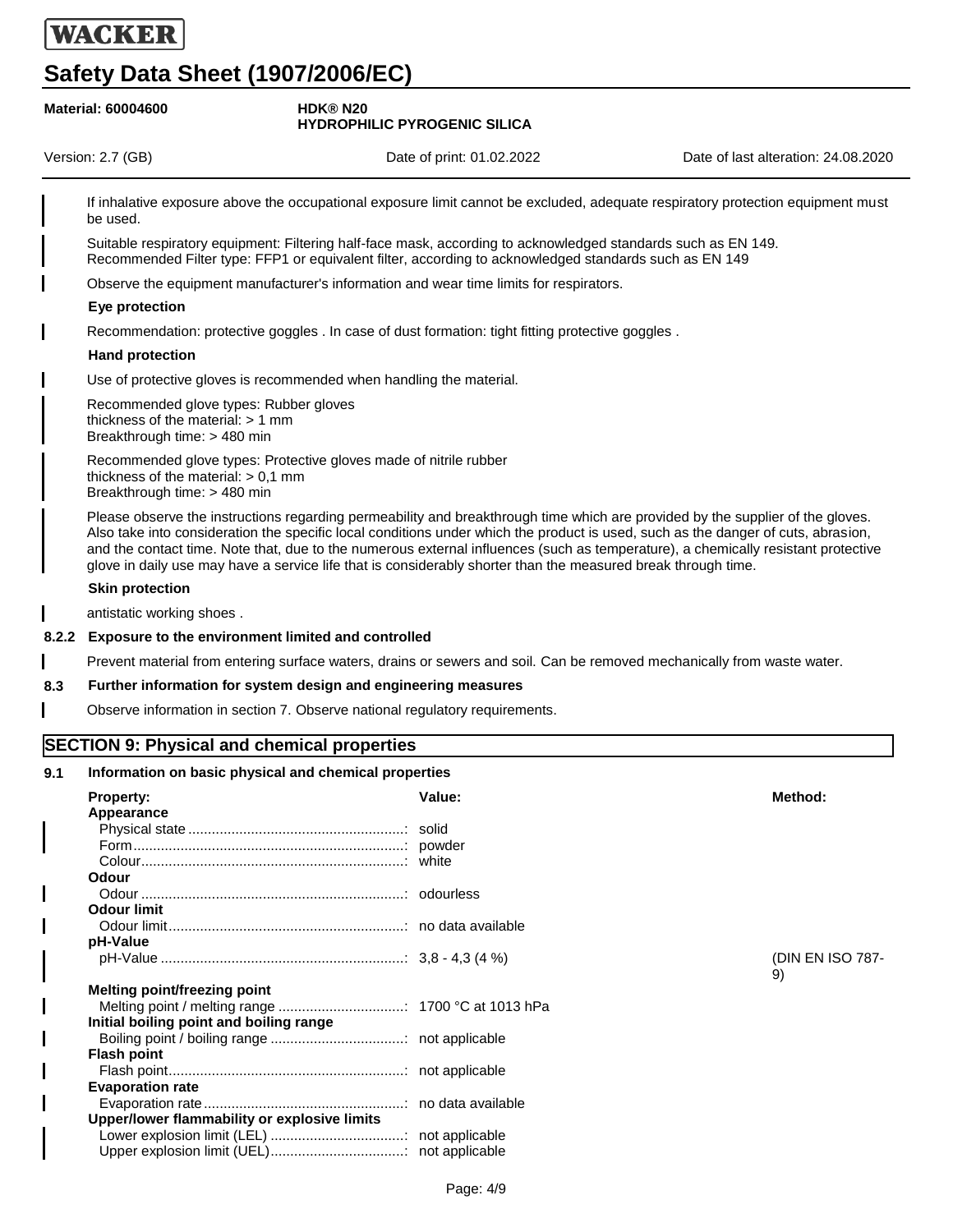# **Safety Data Sheet (1907/2006/EC)**

| <b>Material: 60004600</b><br><b>HDK®N20</b> |                                              | <b>HYDROPHILIC PYROGENIC SILICA</b> |                                     |
|---------------------------------------------|----------------------------------------------|-------------------------------------|-------------------------------------|
|                                             | Version: 2.7 (GB)                            | Date of print: 01.02.2022           | Date of last alteration: 24.08.2020 |
|                                             | Vapour pressure                              |                                     |                                     |
|                                             |                                              |                                     |                                     |
|                                             | Solubility(ies)                              |                                     |                                     |
|                                             | Vapour density                               |                                     |                                     |
|                                             |                                              |                                     |                                     |
|                                             | <b>Relative Density</b>                      |                                     |                                     |
|                                             |                                              |                                     | (DIN 51757)                         |
|                                             |                                              | (Water / 4 $^{\circ}$ C = 1,00)     |                                     |
|                                             |                                              |                                     | (DIN 51757)                         |
|                                             | Partition coefficient: n-octanol/water       |                                     |                                     |
|                                             |                                              |                                     |                                     |
|                                             |                                              |                                     |                                     |
|                                             | <b>Auto-ignition temperature</b>             |                                     |                                     |
|                                             |                                              |                                     |                                     |
|                                             | <b>Viscosity</b>                             |                                     |                                     |
|                                             |                                              |                                     |                                     |
|                                             | <b>Explosive properties (disturbed dust)</b> |                                     |                                     |
|                                             |                                              | 2263.                               |                                     |
|                                             | <b>Molecular mass</b>                        |                                     |                                     |
|                                             |                                              |                                     |                                     |
| 9.2                                         | <b>Other information</b>                     |                                     |                                     |

No data available.

### **SECTION 10: Stability and reactivity**

### **10.1 – 10.3 Reactivity; Chemical stability; Possibility of hazardous reactions**

**– 10.3** If stored and handled in accordance with standard industrial practices no hazardous reactions are known.

Relevant information can possibly be found in other parts of this section.

#### **10.4 Conditions to avoid**

Moisture.

**10.5 Incompatible materials**

None known.

### **10.6 Hazardous decomposition products**

If stored and handled properly: none known.

### **SECTION 11: Toxicological information**

### **11.1 Information on toxicological effects**

#### **11.1.1 Acute toxicity**

#### **Assessment:**

Based on the available data acute toxic effects are not expected after single oral exposure. Based on the available data acute toxic effects are not expected after single dermal exposure. Based on the available data acute toxic effects are not expected after short-term inhalative exposure.

### **Product details:**

| Route of exposure Result/Effect |                                                      | Species/Test system | Source      |
|---------------------------------|------------------------------------------------------|---------------------|-------------|
| Oral                            | $LD50:$ > 5000 mg/kg                                 | Rat                 | lliterature |
| dermal                          | $LD50:$ > 5000 mg/kg                                 | Rabbit              | lliterature |
| by inhalation                   | $LC50:$ > 0,139 mg/l; 4 h                            | Rat                 | lliterature |
| (dust)                          | At the technically highest possible concentration no |                     |             |
|                                 | mortality in animal test.                            |                     |             |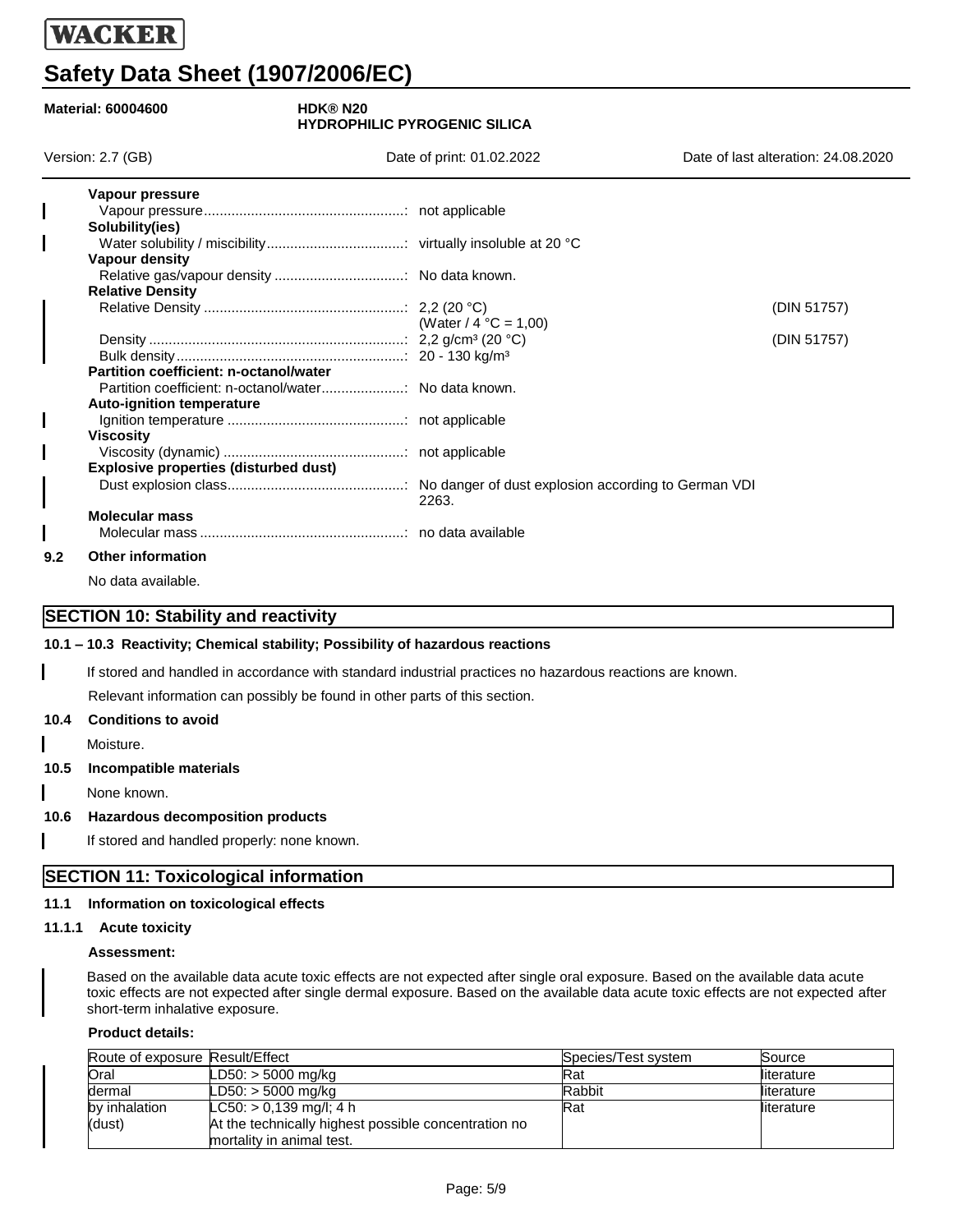# **Safety Data Sheet (1907/2006/EC)**

|      | <b>Material: 60004600</b>                  | <b>HDK®N20</b><br><b>HYDROPHILIC PYROGENIC SILICA</b>                                                                           |                     |                                     |
|------|--------------------------------------------|---------------------------------------------------------------------------------------------------------------------------------|---------------------|-------------------------------------|
|      | Version: 2.7 (GB)                          | Date of print: 01.02.2022                                                                                                       |                     | Date of last alteration: 24.08.2020 |
|      | 11.1.2 Skin corrosion/irritation           |                                                                                                                                 |                     |                                     |
|      | <b>Assessment:</b>                         |                                                                                                                                 |                     |                                     |
|      |                                            | Based on the available data a clinically relevant skin irritation hazard is not expected.                                       |                     |                                     |
|      | <b>Product details:</b>                    |                                                                                                                                 |                     |                                     |
|      | Result/Effect                              |                                                                                                                                 | Species/Test system | Source                              |
|      | No skin irritation                         |                                                                                                                                 | Rabbit              | literature                          |
|      | 11.1.3 Serious eye damage / eye irritation |                                                                                                                                 |                     |                                     |
|      | <b>Assessment:</b>                         |                                                                                                                                 |                     |                                     |
|      |                                            | Based on the available data a clinically relevant eye irritation hazard is not expected.                                        |                     |                                     |
|      | <b>Product details:</b>                    |                                                                                                                                 |                     |                                     |
|      | Result/Effect                              |                                                                                                                                 | Species/Test system | Source                              |
|      | No eye irritation                          |                                                                                                                                 | Rabbit              | literature                          |
|      | 11.1.4 Respiratory or skin sensitization   |                                                                                                                                 |                     |                                     |
|      | <b>Assessment:</b>                         |                                                                                                                                 |                     |                                     |
|      |                                            | During several years of handling this material, there were no indications of a skin-sensitizing potential.                      |                     |                                     |
|      | 11.1.5 Germ cell mutagenicity              |                                                                                                                                 |                     |                                     |
|      | <b>Assessment:</b>                         |                                                                                                                                 |                     |                                     |
|      |                                            | According to our present state of knowledge not mutagenic.                                                                      |                     |                                     |
|      | 11.1.6 Carcinogenicity                     |                                                                                                                                 |                     |                                     |
|      | <b>Assessment:</b>                         |                                                                                                                                 |                     |                                     |
|      |                                            | Animal tests have not revealed any carcinogenic effects.                                                                        |                     |                                     |
|      | 11.1.7 Reproductive toxicity               |                                                                                                                                 |                     |                                     |
|      | Assessment:                                |                                                                                                                                 |                     |                                     |
|      |                                            | In animal experiments there have not been any indications of reproduction toxicity.                                             |                     |                                     |
|      |                                            | 11.1.8 Specific target organ toxicity (single exposure)                                                                         |                     |                                     |
|      | Assessment:                                |                                                                                                                                 |                     |                                     |
|      |                                            | For this endpoint no toxicological test data is available for the whole product.                                                |                     |                                     |
|      |                                            | 11.1.9 Specific target organ toxicity (repeated exposure)                                                                       |                     |                                     |
|      | Assessment:                                |                                                                                                                                 |                     |                                     |
|      | no indication of silicosis.                | Changes in the lungs (inflammatory processes) observed in animal experiments after chronic inhalative exposure were reversible; |                     |                                     |
|      | 11.1.10 Aspiration hazard                  |                                                                                                                                 |                     |                                     |
|      | Assessment:                                |                                                                                                                                 |                     |                                     |
|      |                                            | For this endpoint no toxicological test data is available for the whole product.                                                |                     |                                     |
|      | 11.1.11 Further toxicological information  |                                                                                                                                 |                     |                                     |
|      |                                            | By handling the product for many years no damage to health was observed.                                                        |                     |                                     |
|      |                                            |                                                                                                                                 |                     |                                     |
|      | <b>SECTION 12: Ecological information</b>  |                                                                                                                                 |                     |                                     |
| 12.1 | <b>Toxicity</b>                            |                                                                                                                                 |                     |                                     |

### **Assessment:**

No expected damaging effects to aquatic organisms. According to current knowledge adverse effects on water purification plants are not expected.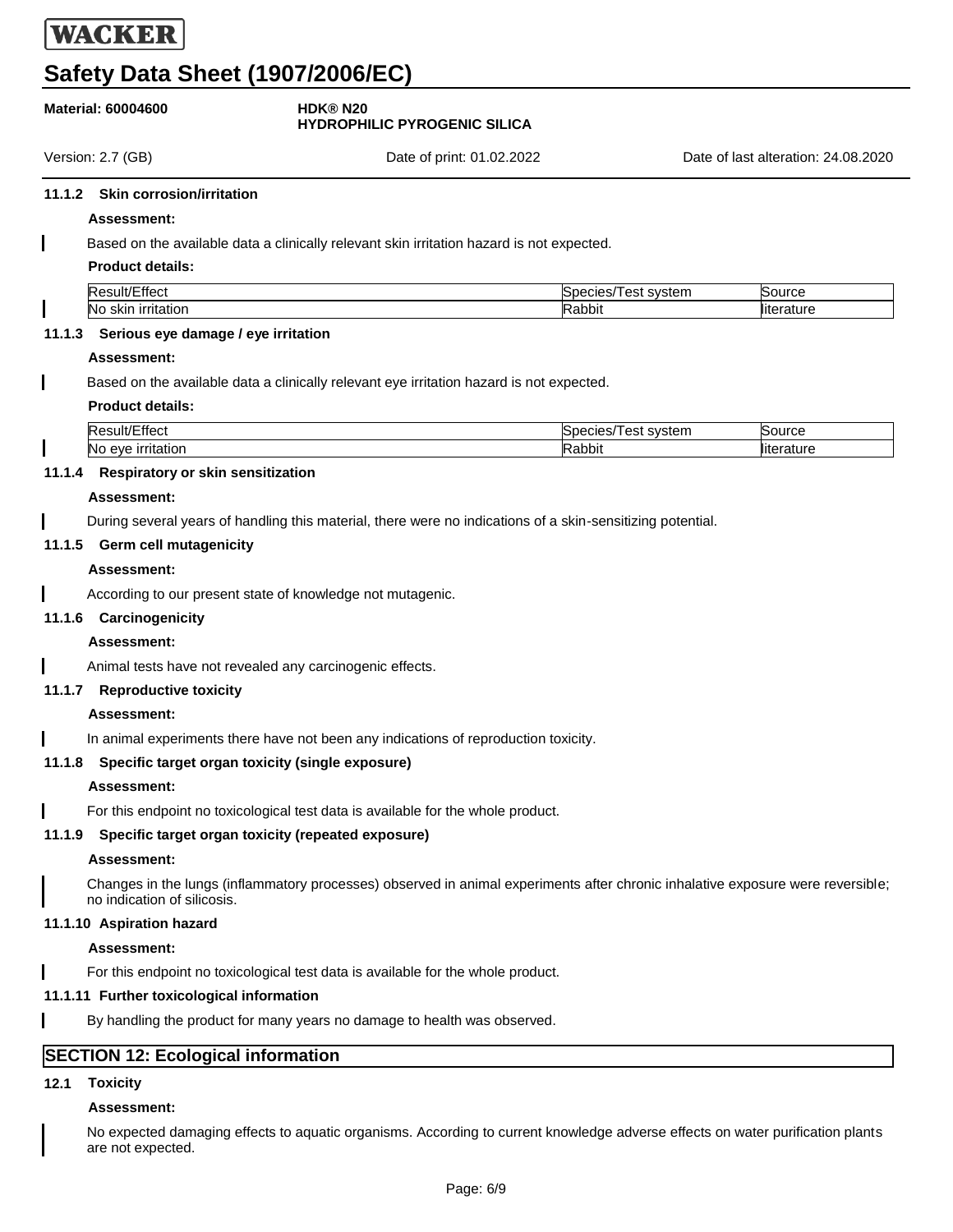# **Safety Data Sheet (1907/2006/EC)**

### **Material: 60004600 HDK® N20**

# **HYDROPHILIC PYROGENIC SILICA**

Version: 2.7 (GB) Date of print: 01.02.2022 Date of last alteration: 24.08.2020

### **Product details:**

| <b>E</b> ffect<br>Result. | l est svstem<br>Species/                | Source      |
|---------------------------|-----------------------------------------|-------------|
| $C_F$<br>'0000 ma/l       | (96 h)<br>ı fish (Danio rerio)<br>zebra | lliterature |
| ECEC<br>10000 ma/l        | Daphnia magna (24 h)                    | lliterature |

### **12.2 Persistence and degradability**

### **Assessment:**

The substance is degradable in abiotic processes.

### **12.3 Bioaccumulative potential**

### **Assessment:**

No adverse effects expected.

### **12.4 Mobility in soil**

### **Assessment:**

No adverse effects expected.

### **12.5 Results of PBT and vPvB assessment**

No data available.

### **12.6 Other adverse effects**

none known

### **12.7 Additional information**

Insoluble in water.

### **SECTION 13: Disposal considerations**

### **13.1 Waste treatment methods**

### **13.1.1 Material**

Recommendation:

Material that cannot be used, reprocessed or recycled should be disposed of in accordance with Federal, State, and local regulations at an approved facility. Depending on the regulations, waste treatment methods may include, e.g., landfill or incineration.

### **13.1.2 Uncleaned packaging**

Recommendation:

Completely discharge containers (no tear drops, no powder rest, scraped carefully). Containers may be recycled or re-used. Observe local/state/federal regulations. Uncleaned packaging should be treated with the same precautions as the material.

### **13.1.3 Waste Disposal Legislation Ref.No.(EC)**

It is not possible to determine a waste code for this product in accordance with the European Waste Catalogue (EWC) since it is only possible to classify it according to how it is used by the customer. The waste code is to be determined within the EU in liaison with the waste-disposal operator.

### **SECTION 14: Transport information**

### **14.1 – 14.4 UN number; UN proper shipping name; Transport hazard class(es); Packing group**

| Road ADR:                          |  |
|------------------------------------|--|
| <b>Railway RID:</b>                |  |
| <b>Transport by sea IMDG-Code:</b> |  |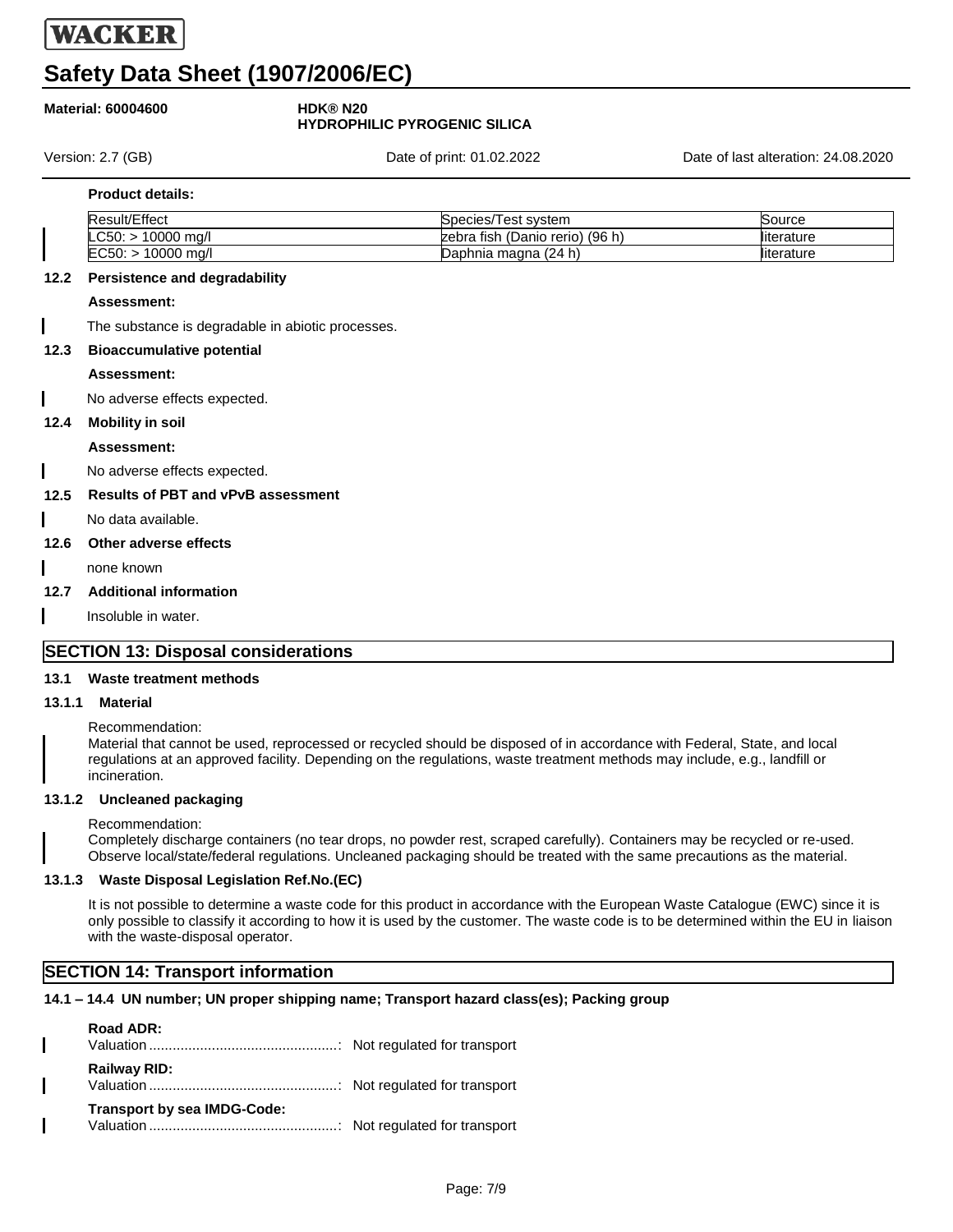# **Safety Data Sheet (1907/2006/EC)**

### **Material: 60004600 HDK® N20**

# **HYDROPHILIC PYROGENIC SILICA**

Version: 2.7 (GB) Date of print: 01.02.2022 Date of last alteration: 24.08.2020

### **Air transport ICAO-TI/IATA-DGR:**

Valuation ................................................: Not regulated for transport

### **14.5 Environmental hazards**

Hazardous to the environment: no

#### **14.6 Special precautions for user**

Relevant information in other sections has to be considered.

#### **14.7 Transport in bulk according to Annex II of MARPOL and the IBC Code**

Bulk transport in tankers is not intended.

### **SECTION 15: Regulatory information**

#### **15.1 Safety, health and environmental regulations/legislation specific for the substance or mixture**

National and local regulations must be observed.

For information on labelling please refer to section 2 of this document.

#### **Directive 2012/18/EU of the European Parliament and of the Council on the control of major-accident hazards involving dangerous substances (Seveso III):**

Not applicable

#### **Relevant regulations:**

SI 2002/1689: CHIP Regulations 2002 SI 2002/2677: COSHH Regulations 2002 SI 1999/3242: Management of Health & Safety at Work Regulations 1999 Health & Safety at Work Act 1974 SI 1993/1643: Environmental Protection Act 1993 & Subsidiary Regulations. Other national and local measures relating to the workplace, pollution control, environmental protection and waste control.

### **Other specifications, restrictions and prohibitions:**

Regulation (EC) No 649/2012 of the European Parliament and the Council concerning the export and import of dangerous chemicals: Not applicable

### **15.2 Chemical safety assessment**

For this product, a chemical safety assessment according to (EC) regulation 1907/2006 (REACH) has been carried out.

### **15.3 Details of international registration status**

Relevant information about individual substance inventories, where available, is given below.

| <b>ENCS</b> (Handbook of Existing and New Chemical Substances):                                             |
|-------------------------------------------------------------------------------------------------------------|
| This product is listed in, or complies with, the substance inventory.                                       |
|                                                                                                             |
| This product is listed in, or complies with, the substance inventory.                                       |
| <b>IECSC</b> (Inventory of Existing Chemical Substances in China):                                          |
| This product is listed in, or complies with, the substance inventory.                                       |
|                                                                                                             |
| This product is listed in, or complies with, the substance inventory.                                       |
|                                                                                                             |
| This product is listed in, or complies with, the substance inventory.                                       |
| United States of America (USA)  TSCA (Toxic Substance Control Act Chemical Substance Inventory):            |
| All components of this product are listed as active or are in compliance with the                           |
| substance inventory.                                                                                        |
|                                                                                                             |
| This product is listed in, or complies with, the substance inventory. General note:                         |
| The Taiwanese chemicals regulation requires a phase 1 registration for TCSI-listed                          |
| or TCSI-compliant substances if imports to Taiwan or manufacturing in Taiwan                                |
| exceed the trigger quantity of 100 kg/a (for mixtures to be calculated per each                             |
| ingredient). It is the duty of the importing/manufacturing legal entity to take care of<br>this obligation. |